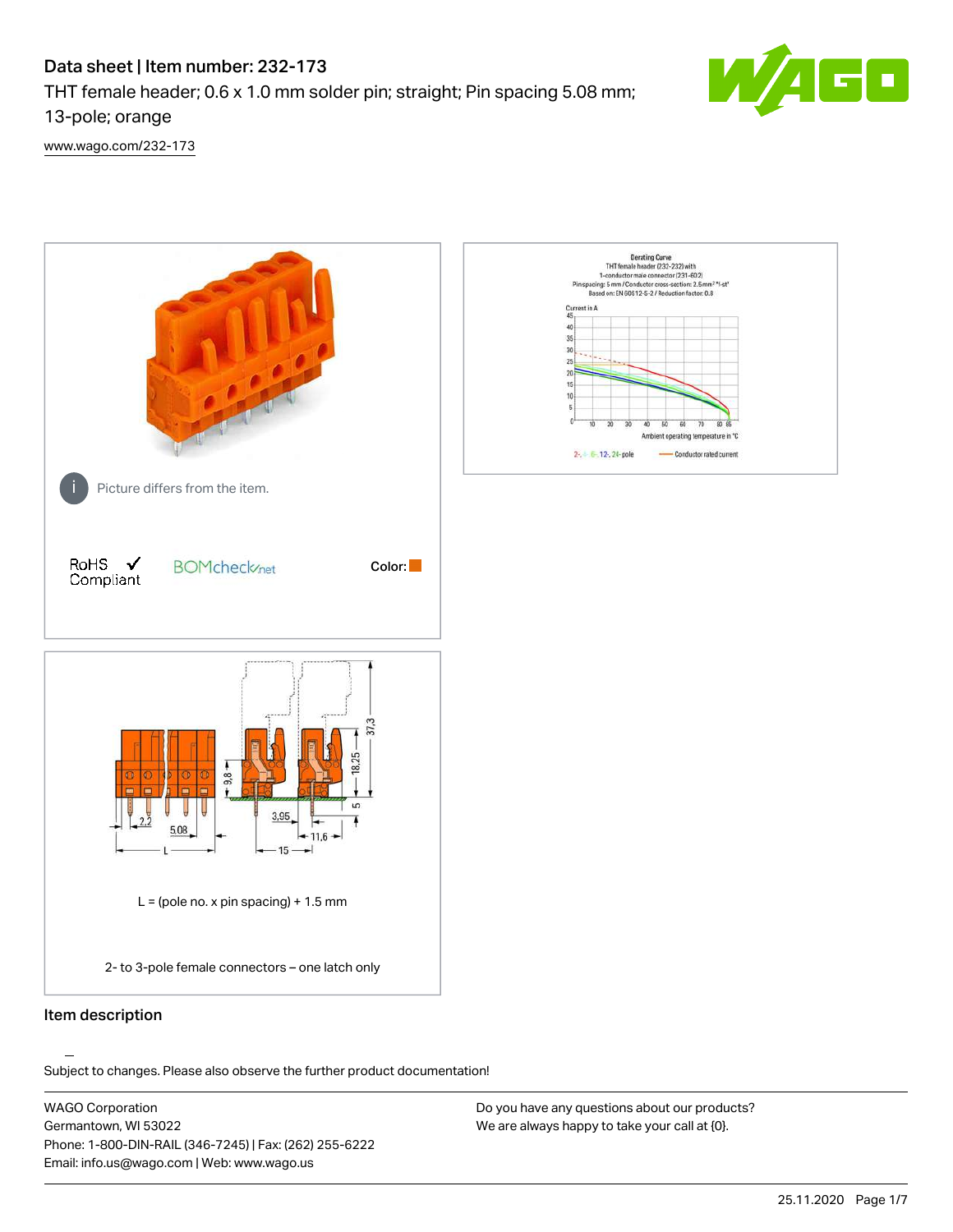#### Data sheet | Item number: 232-173

[www.wago.com/232-173](http://www.wago.com/232-173)



- $\blacksquare$ Horizontal or vertical PCB mounting via straight or angled solder pins
- $\blacksquare$ For board-to-board and board-to-wire connections
- Touch-proof PCB outputs  $\blacksquare$
- П Easy-to-identify PCB inputs and outputs
- П With coding fingers

#### Safety information 1:

The MCS - MULTI CONNECTION SYSTEM includes connectors without breaking capacity in accordance with DIN EN 61984. When used as intended, these connectors must not be connected/disconnected when live or under load. The circuit design should ensure header pins, which can be touched, are not live when unmated.

# Data

## Electrical data

#### Ratings per IEC/EN 60664-1

| Ratings per                 | IEC/EN 60664-1                                                       |
|-----------------------------|----------------------------------------------------------------------|
| Rated voltage (III / 3)     | 320 V                                                                |
| Rated surge voltage (III/3) | 4 <sub>k</sub> V                                                     |
| Rated voltage (III/2)       | 320 V                                                                |
| Rated surge voltage (III/2) | 4 <sub>k</sub> V                                                     |
| Nominal voltage (II/2)      | 630 V                                                                |
| Rated surge voltage (II/2)  | 4 <sub>k</sub> V                                                     |
| Rated current               | 12A                                                                  |
| Legend (ratings)            | (III / 2) $\triangleq$ Overvoltage category III / Pollution degree 2 |

#### Ratings per UL 1059

| Approvals per                  | UL 1059 |
|--------------------------------|---------|
| Rated voltage UL (Use Group B) | 300 V   |
| Rated current UL (Use Group B) | 15 A    |
| Rated voltage UL (Use Group D) | 300 V   |
| Rated current UL (Use Group D) | 10 A    |

#### Ratings per UL 1977

| Rated voltage UL 1977    | coo V       |
|--------------------------|-------------|
| Current UL 1977<br>Rated | ، ت<br>____ |

Subject to changes. Please also observe the further product documentation!

WAGO Corporation Germantown, WI 53022 Phone: 1-800-DIN-RAIL (346-7245) | Fax: (262) 255-6222 Email: info.us@wago.com | Web: www.wago.us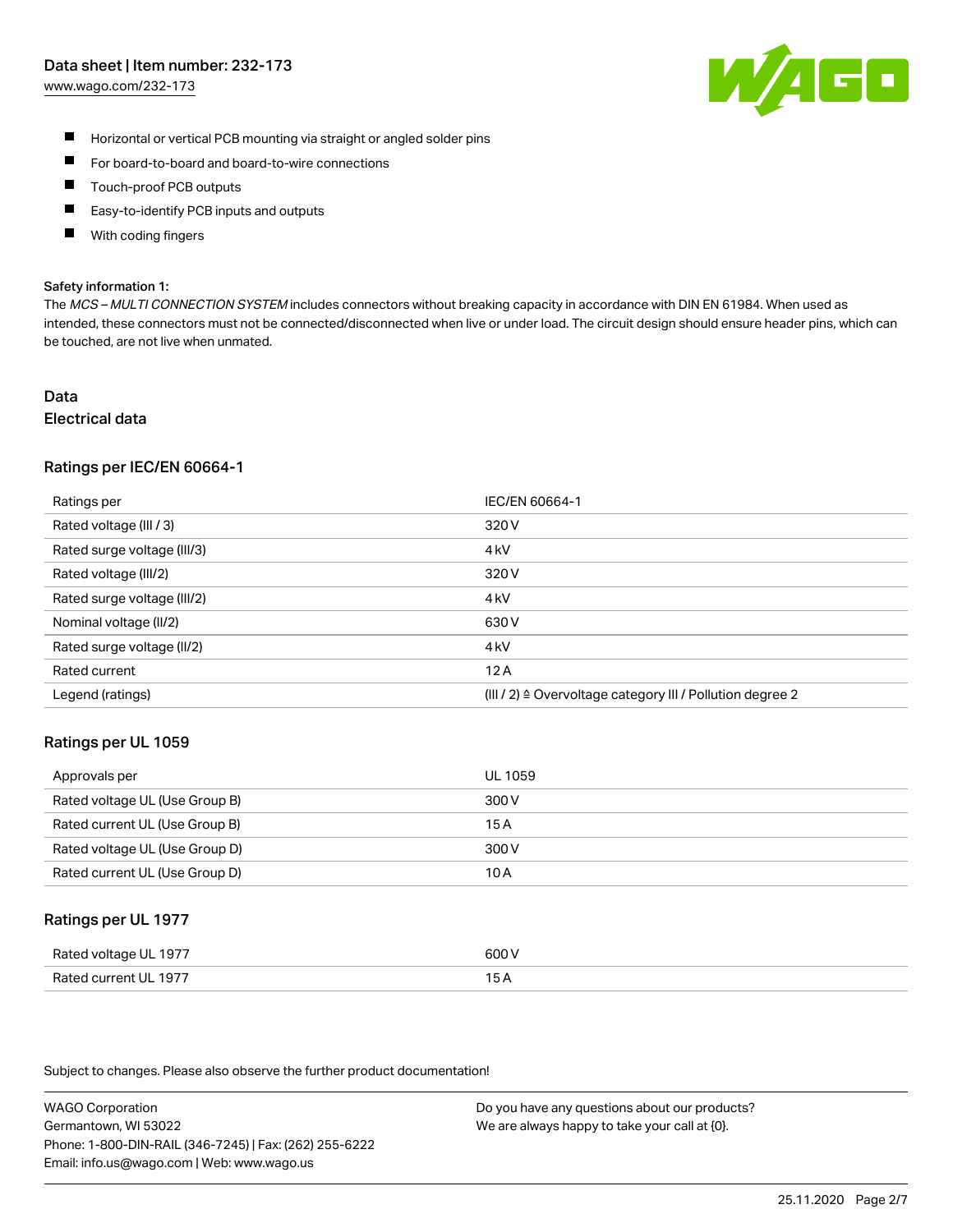

# Ratings per CSA

| Approvals per                   | CSA   |
|---------------------------------|-------|
| Rated voltage CSA (Use Group B) | 300 V |
| Rated current CSA (Use Group B) | 15 A  |
| Rated voltage CSA (Use Group D) | 300 V |
| Rated current CSA (Use Group D) | 10 A  |

## Connection data

| Pole No.                          | 13 |
|-----------------------------------|----|
| Total number of connection points | 13 |
| Total number of potentials        | 13 |
| Number of connection types        |    |
| Number of levels                  |    |

## Physical data

| Pin spacing                          | 5.08 mm / 0.2 inch         |
|--------------------------------------|----------------------------|
| Width                                | 67.54 mm / 2.659 inch      |
| Height                               | 23.25 mm / 0.915 inch      |
| Height from the surface              | 18.25 mm / 0.719 inch      |
| Depth                                | 11.6 mm / 0.457 inch       |
| Solder pin length                    | $5 \,\mathrm{mm}$          |
| Solder pin dimensions                | $0.6 \times 1$ mm          |
| Drilled hole diameter with tolerance | $1.3$ <sup>(+0.1)</sup> mm |

## Plug-in connection

| Contact type (pluggable connector) | Female connector/socket |
|------------------------------------|-------------------------|
| Connector (connection type)        | for PCB                 |
| Mismating protection               | No.                     |
| Mating direction to the PCB        | 90°                     |

# PCB contact

| PCB contact                         | THT                                        |
|-------------------------------------|--------------------------------------------|
| Solder pin arrangement              | over the entire female connector (in-line) |
| Number of solder pins per potential |                                            |

Subject to changes. Please also observe the further product documentation! Material Data

| WAGO Corporation                                       | Do you have any questions about our products? |
|--------------------------------------------------------|-----------------------------------------------|
| Germantown, WI 53022                                   | We are always happy to take your call at {0}. |
| Phone: 1-800-DIN-RAIL (346-7245)   Fax: (262) 255-6222 |                                               |
| Email: info.us@wago.com   Web: www.wago.us             |                                               |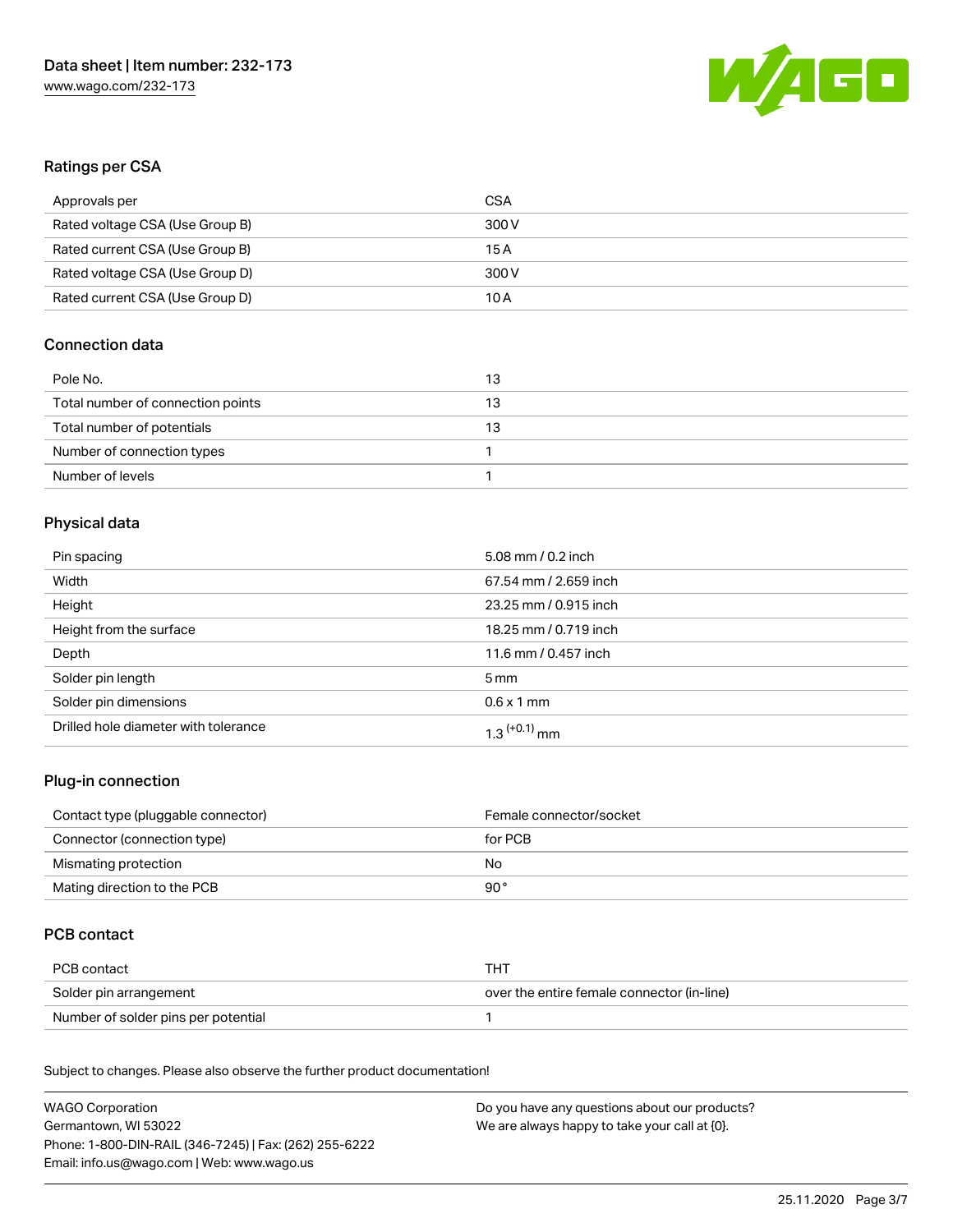[www.wago.com/232-173](http://www.wago.com/232-173)



## Material Data

| Color                       | orange           |
|-----------------------------|------------------|
| Material group              |                  |
| Insulation material         | Polyamide (PA66) |
| Flammability class per UL94 | V <sub>0</sub>   |
| Contact material            | Copper alloy     |
| Contact plating             | tin-plated       |
| Fire load                   | 0.187 MJ         |
| Weight                      | 11.3 $g$         |

## Environmental Requirements

| Limit temperature range | +85 °C<br>-60 |  |
|-------------------------|---------------|--|
|-------------------------|---------------|--|

## Commercial data

| Product Group         | 3 (Multi Conn. System) |
|-----------------------|------------------------|
| Packaging type        | <b>BOX</b>             |
| Country of origin     | DE                     |
| <b>GTIN</b>           | 4044918578875          |
| Customs tariff number | 85366990990            |

## Approvals / Certificates

#### Country specific Approvals

| Logo                | Approval                                     | <b>Additional Approval Text</b> | Certificate<br>name |
|---------------------|----------------------------------------------|---------------------------------|---------------------|
|                     | CВ<br>DEKRA Certification B.V.               | IEC 61984                       | NL-39756            |
| EMA<br><b>INEUR</b> | <b>KEMA/KEUR</b><br>DEKRA Certification B.V. | EN 61984                        | 2190761.01          |

#### Ship Approvals

|                                                                            |                             |                                 | Certificate   |  |
|----------------------------------------------------------------------------|-----------------------------|---------------------------------|---------------|--|
| Logo                                                                       | Approval                    | <b>Additional Approval Text</b> | name          |  |
| ABS.                                                                       | <b>ABS</b>                  | $\overline{\phantom{a}}$        | $19-$         |  |
|                                                                            | American Bureau of Shipping |                                 | HG15869876-   |  |
|                                                                            |                             |                                 | <b>PDA</b>    |  |
|                                                                            | LR                          | IEC 61984                       | 96/20035 (E5) |  |
| Subject to changes. Please also observe the further product documentation! |                             |                                 |               |  |

| <b>WAGO Corporation</b>                                | Do you have any questions about our products? |
|--------------------------------------------------------|-----------------------------------------------|
| Germantown, WI 53022                                   | We are always happy to take your call at {0}. |
| Phone: 1-800-DIN-RAIL (346-7245)   Fax: (262) 255-6222 |                                               |
| Email: info.us@wago.com   Web: www.wago.us             |                                               |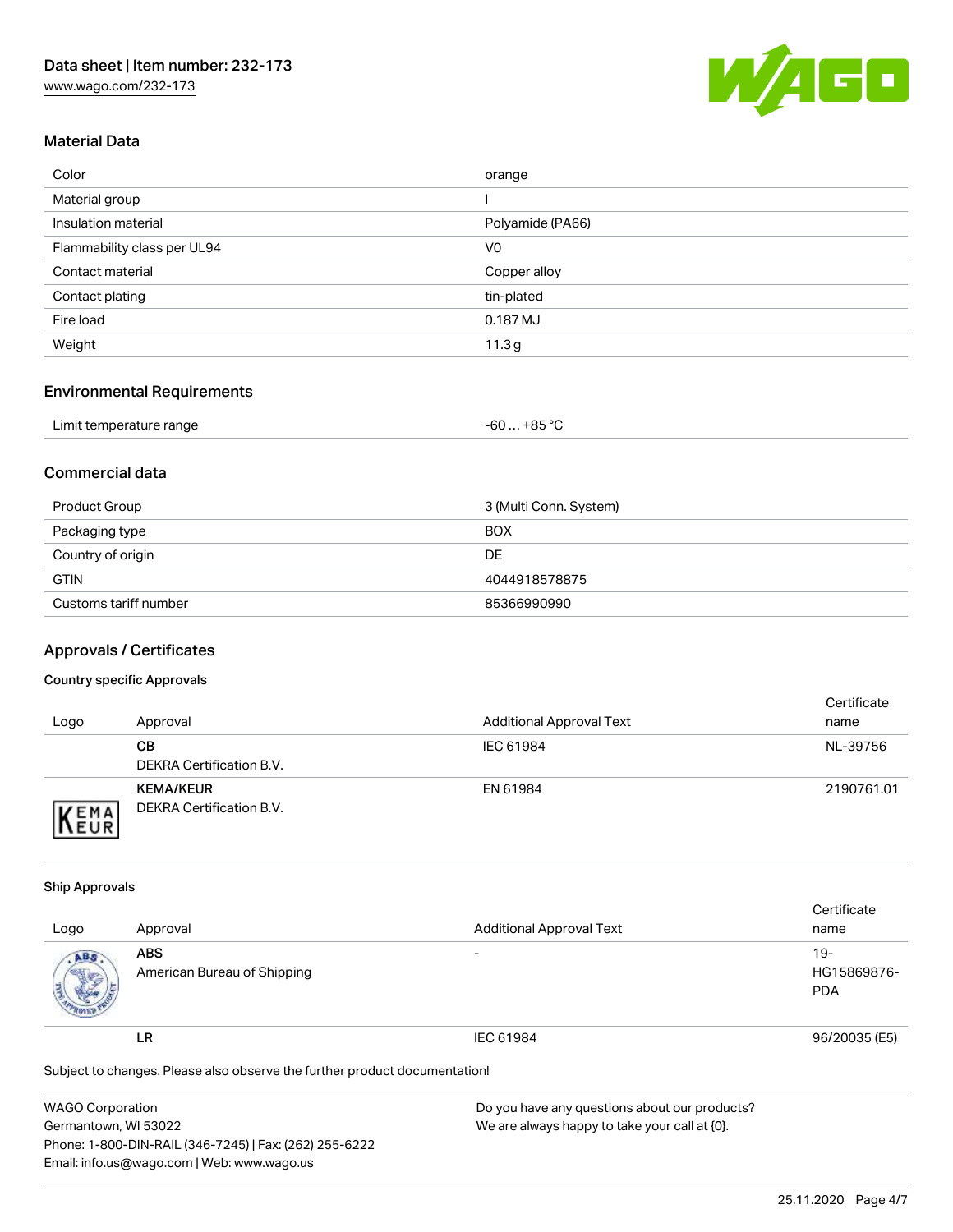



Lloyds Register

#### UL-Approvals

| Logo                       | Approval                       | <b>Additional Approval Text</b> | Certificate<br>name |
|----------------------------|--------------------------------|---------------------------------|---------------------|
|                            | UL                             | <b>UL 1977</b>                  | E45171              |
| W                          | UL International Germany GmbH  |                                 |                     |
|                            | <b>UR</b>                      | <b>UL 1059</b>                  | E45172              |
| $\boldsymbol{\mathcal{P}}$ | Underwriters Laboratories Inc. |                                 | sec. 18             |

## Counterpart

| <b>CENTRE</b> | Item no.231-643<br>1-conductor male connector; 2.5 mm <sup>2</sup> ; Pin spacing 5.08 mm; 13-pole; 2,50 mm <sup>2</sup> ; orange                             | www.wago.com/231-643             |
|---------------|--------------------------------------------------------------------------------------------------------------------------------------------------------------|----------------------------------|
| <b>ANTIFE</b> | Item no.231-643/019-000<br>1-conductor male connector; clamping collar; 2.5 mm <sup>2</sup> ; Pin spacing 5.08 mm; 13-pole; 2,50 mm <sup>2</sup> ;<br>orange | www.wago.com/231-643/019-<br>000 |

## Compatible products

|                               | Item no.: 231-661                                                                                     |             |               |                      |  |
|-------------------------------|-------------------------------------------------------------------------------------------------------|-------------|---------------|----------------------|--|
| $\tilde{K}$                   | Test plugs for female connectors; for 5 mm and 5.08 mm pin spacing; 2,50 mm <sup>2</sup> ; light gray |             |               | www.wago.com/231-661 |  |
| <b>Downloads</b>              |                                                                                                       |             |               |                      |  |
| Documentation                 |                                                                                                       |             |               |                      |  |
| <b>Additional Information</b> |                                                                                                       |             |               |                      |  |
| Technical explanations        |                                                                                                       | Apr 3, 2019 | pdf<br>3.6 MB | Download             |  |

# CAD files

#### CAD data

Subject to changes. Please also observe the further product documentation!

WAGO Corporation Germantown, WI 53022 Phone: 1-800-DIN-RAIL (346-7245) | Fax: (262) 255-6222 Email: info.us@wago.com | Web: www.wago.us Do you have any questions about our products? We are always happy to take your call at {0}.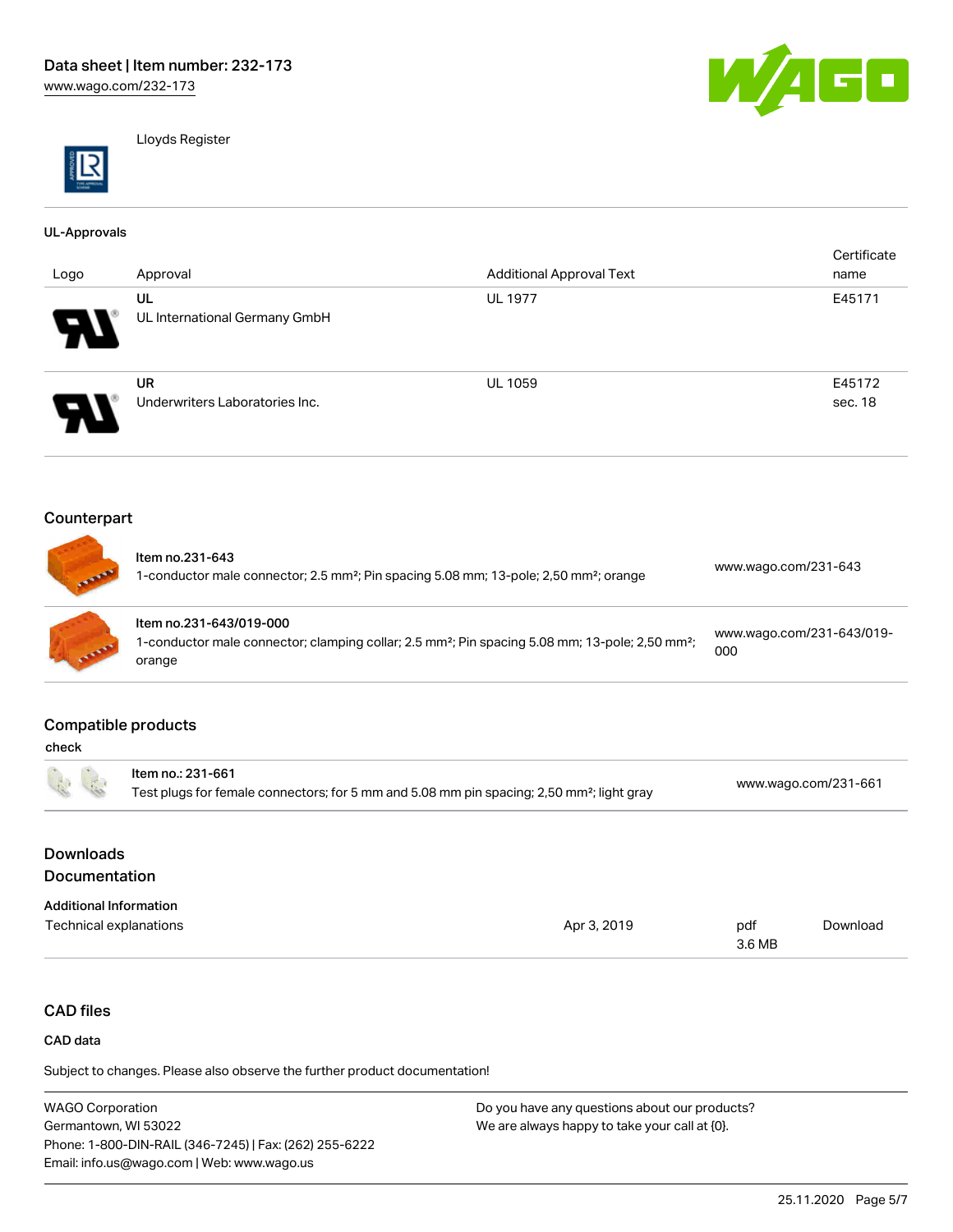# Data sheet | Item number: 232-173

[www.wago.com/232-173](http://www.wago.com/232-173)



|          | 2D/3D Models 232-173                                                                                                                                                   | <b>URL</b> | Download |
|----------|------------------------------------------------------------------------------------------------------------------------------------------------------------------------|------------|----------|
| CAE data |                                                                                                                                                                        |            |          |
|          | EPLAN Data Portal 232-173                                                                                                                                              | URL        | Download |
|          | ZUKEN Portal 232-173                                                                                                                                                   | <b>URL</b> | Download |
|          | <b>PCB Design</b>                                                                                                                                                      |            |          |
|          | Symbol and Footprint 232-173                                                                                                                                           | URL        | Download |
|          | CAx data for your PCB design, consisting of "schematic symbols and PCB footprints",<br>allow easy integration of the WAGO component into your development environment. |            |          |
|          | Supported formats:                                                                                                                                                     |            |          |
| ш        | Accel EDA 14 & 15                                                                                                                                                      |            |          |
| ш        | Altium 6 to current version                                                                                                                                            |            |          |
| ш        | Cadence Allegro                                                                                                                                                        |            |          |
|          | DesignSpark                                                                                                                                                            |            |          |
| ш        | Eagle Libraries                                                                                                                                                        |            |          |
| ш        | KiCad                                                                                                                                                                  |            |          |
|          | Mentor Graphics BoardStation                                                                                                                                           |            |          |
| ш        | Mentor Graphics Design Architect                                                                                                                                       |            |          |
| ш        | Mentor Graphics Design Expedition 99 and 2000                                                                                                                          |            |          |
| H        | OrCAD 9.X PCB and Capture                                                                                                                                              |            |          |
| ш        | PADS PowerPCB 3, 3.5, 4.X, and 5.X                                                                                                                                     |            |          |
| ш        | PADS PowerPCB and PowerLogic 3.0                                                                                                                                       |            |          |
| Ш        | PCAD 2000, 2001, 2002, 2004, and 2006                                                                                                                                  |            |          |
|          | Pulsonix 8.5 or newer                                                                                                                                                  |            |          |
| H        | <b>STL</b>                                                                                                                                                             |            |          |
|          | 3D STEP                                                                                                                                                                |            |          |
|          | <b>TARGET 3001!</b>                                                                                                                                                    |            |          |
|          | View Logic ViewDraw                                                                                                                                                    |            |          |
| ш        | Quadcept                                                                                                                                                               |            |          |
| ш        | Zuken CadStar 3 and 4                                                                                                                                                  |            |          |
| H        | Zuken CR-5000 and CR-8000                                                                                                                                              |            |          |

Subject to changes. Please also observe the further product documentation!

WAGO Corporation Germantown, WI 53022 Phone: 1-800-DIN-RAIL (346-7245) | Fax: (262) 255-6222 Email: info.us@wago.com | Web: www.wago.us